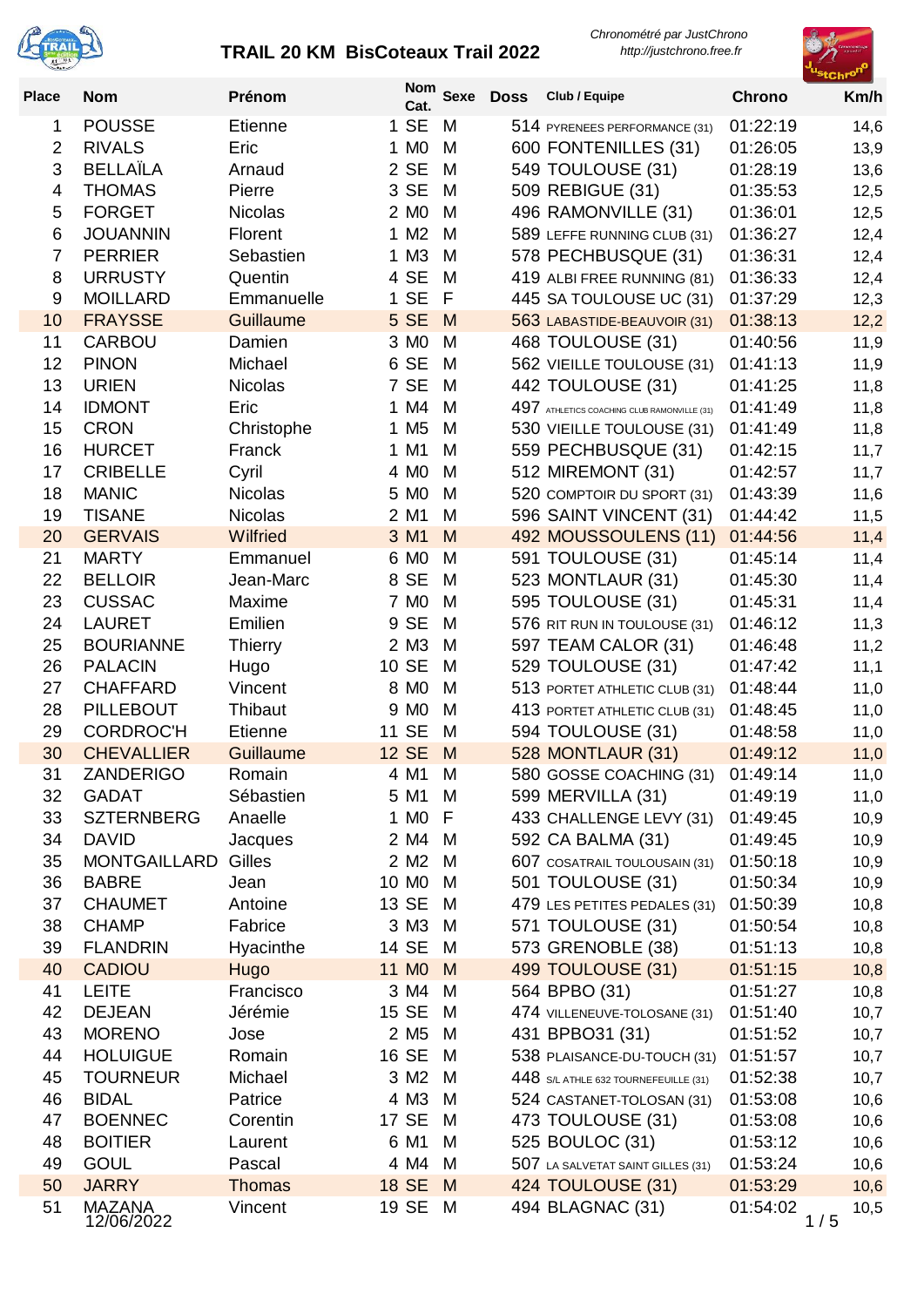



| <b>Place</b> | <b>Nom</b>                       | Prénom             | <b>Nom</b><br>Cat.                     | <b>Sexe</b> | <b>Doss</b> | Club / Equipe                               | <b>Chrono</b>        | Km/h       |
|--------------|----------------------------------|--------------------|----------------------------------------|-------------|-------------|---------------------------------------------|----------------------|------------|
| 52           | <b>DEVOUGE</b>                   | Pierre-Alexis      | 20 SE                                  | M           |             | 458 ENFILE TES BASKETS (31)                 | 01:54:14             | 10,5       |
| 53           | <b>DEBREILLY</b>                 | Franck             | 4 M2                                   | M           |             | 444 TOULOUSE TRIATHLON (31)                 | 01:55:23             | 10,4       |
| 54           | <b>CLOTEAUX</b>                  | Erwann             | 5 M2                                   | M           |             | 484 TOULOUSE (31)                           | 01:55:42             | 10,4       |
| 55           | <b>FORMANCZAK</b>                | Yahn               | 12 M <sub>0</sub>                      | M           |             | 553 LABEGE (31)                             | 01:55:45             | 10,4       |
| 56           | <b>BONNEFONT</b>                 | Stéphane           | 7 M1                                   | M           |             | 586 BIERERUN (31)                           | 01:56:04             | 10,3       |
| 57           | <b>SUNE</b>                      | Guillaume          | 8 M1                                   | M           |             | 504 OXYGENE32 (32)                          | 01:56:08             | 10,3       |
| 58           | <b>GINET</b>                     | Aurélien           | 1 ES                                   | M           |             | 446 LA BIOLLE (73)                          | 01:56:23             | 10,3       |
| 59           | <b>PELLIET</b>                   | Théo               | 21 SE                                  | M           |             | 603 RAMONVILLE-SAINT-AGNE (31)              | 01:56:38             | 10,3       |
| 60           | <b>MESSEGUER</b>                 | Christophe         | 6 M <sub>2</sub>                       | M           |             | 500 BUZET SUR TARN (31)                     | 01:56:51             | 10,3       |
| 61           | <b>DE GRACIA</b>                 | Nadège             | 1 M1                                   | F           |             | 470 LES FORTICHES DU LAURAGAIS (31)         | 01:56:59             | 10,3       |
| 62           | <b>CALDERON</b>                  | Thibault           | 22 SE                                  | M           |             | 434 VIGOULET AUZIL (31)                     | 01:57:20             | 10,2       |
| 63           | <b>REIJNEVELD</b>                | Johannes           | 13 M <sub>0</sub>                      | M           |             | 453 TOULOUSE (31)                           | 01:57:21             | 10,2       |
| 64           | <b>MEHRING</b>                   | Maud               | 2 SE                                   | F           |             | 490 TOULOUSE (31)                           | 01:57:31             | 10,2       |
| 65           | <b>MOLINIER</b>                  | <b>Nicolas</b>     | 14 M <sub>0</sub>                      | M           |             | 551 PORTET SUR GARONNE (31)                 | 01:57:43             | 10,2       |
| 66           | <b>PAPAIX</b>                    | René               | 5 M4                                   | м           |             | 495 STADE TOULOUSAIN ATHETISME (31)         | 01:57:57             | 10,2       |
| 67           | <b>LUC</b>                       | Fabien             | 9 M1                                   | M           |             | 505 AUSSONNE (31)                           | 01:58:12             | 10,2       |
| 68           | <b>CHESNEAU</b>                  | Amael              | 7 M <sub>2</sub>                       | M           |             | 454 VIEILLE-TOULOUSE (31)                   | 01:58:15             | 10,1       |
| 69           | <b>CACHERA</b>                   | Patrice            | 8 M <sub>2</sub>                       | M           |             | 483 RIEUMES (31)                            | 01:58:30             | 10,1       |
| 70           | <b>DEMARTHEAUX</b>               | Olivier            | 6 M4                                   | M           |             | 461 LABEGE (31)                             | 01:59:00             | 10,1       |
| 71           | <b>IVORRA</b><br><b>LASSERRE</b> | Michel             | 7 M4                                   | M           |             | 508 OXYGENE 32 (32)                         | 01:59:02             | 10,1       |
| 72<br>73     | <b>BEDEL</b>                     | Romain<br>Frédéric | 15 M <sub>0</sub><br>16 M <sub>0</sub> | м<br>M      |             | 465 TOULOUSE (31)<br>519 RAMONVILLE (31)    | 01:59:32<br>01:59:57 | 10,0       |
| 74           | <b>PEYEN</b>                     | Loïc               | 23 SE                                  | M           |             | 583 TOULOUSE (31)                           | 02:00:27             | 10,0       |
| 75           | <b>CAMPARMO</b>                  | Jean-Marc          | 8 M4                                   | M           |             | 609 SPIRIDON CLUB DU PAYS D'OLMES (09)      | 02:00:40             | 10,0       |
| 76           | <b>CHARPRENET</b>                | Alexis             | 17 M <sub>0</sub>                      | M           |             | $418$ RUN IN TOULOUSE TEAM SOUSSOU (31)     | 02:01:05             | 9,9<br>9,9 |
| 77           | <b>ROUHIER</b>                   | <b>Benoit</b>      | 5 M3                                   | M           |             | 602 TOULOUSE (31)                           | 02:01:16             | 9,9        |
| 78           | <b>KAMPFER</b>                   | Allan              | 24 SE                                  | M           |             | 478 TOULOUSE (31)                           | 02:01:38             | 9,9        |
| 79           | <b>BELTRAN</b>                   | Didier             | 1 M6                                   | M           |             | 438 ASC CNES (31)                           | 02:01:50             | 9,9        |
| 80           | <b>WEBER</b>                     | <b>Maxime</b>      | 25 SE                                  | M           |             | 403 TOULOUSE (31)                           | 02:02:07             | 9,8        |
| 81           | <b>TRIQUENOT</b>                 | Alice              | 2 M <sub>0</sub>                       | F           |             | 469 ACCR RAMONVILLE (31)                    | 02:02:51             | 9,8        |
| 82           | <b>GRENIER</b>                   | Valentin           | 26 SE                                  | M           |             | 546 TOULOUSE (31)                           | 02:03:49             | 9,7        |
| 83           | LÊ                               | Quang Hoa          | 18 M <sub>0</sub> M                    |             |             | 581 PECHBUSQUE (31)                         | 02:03:53             | 9,7        |
| 84           | <b>ASTRUC</b>                    | Eric               | 9 M4                                   | M           |             | 518 BRUGUIERES (31)                         | 02:04:15             | 9,7        |
| 85           | <b>MATHELY</b>                   | <b>Nicolas</b>     | 19 M <sub>0</sub>                      | M           |             | 503 TOULOUSE (31)                           | 02:04:16             | 9,7        |
| 86           | <b>COLLIER</b>                   | Julien             | 27 SE                                  | M           |             | 443 BLAGNAC (31)                            | 02:04:21             | 9,7        |
| 87           | <b>GARRIDO</b>                   | Lucie              | 3 SE                                   | -F          |             | 455 GBR (31)                                | 02:04:23             | 9,6        |
| 88           | <b>MOREL</b>                     | Frederic           | 6 M3                                   | M           |             | 608 ATHLETICS COACHING CLUB RAMONVILLE (31) | 02:04:28             | 9,6        |
| 89           | <b>LUC</b>                       | Laurie             | 3 MO                                   | F           |             | 506 AUSSONNE (31)                           | 02:04:46             | 9,6        |
| 90           | <b>GALABERT</b>                  | Guillaume          | 28 SE                                  | M           |             | 502 TOULOUSE (31)                           | 02:05:03             | 9,6        |
| 91           | <b>LEVY</b>                      | Damien             | 10 M1                                  | M           |             | 432 CHALLENGE LEVY (31)                     | 02:05:12             | 9,6        |
| 92           | <b>IZERN</b>                     | Alexandre          | 29 SE                                  | M           |             | 543 VIGOULET-AUZIL (31)                     | 02:05:16             | 9,6        |
| 93           | <b>BLANQUART</b>                 | Thomas             | 20 M <sub>0</sub>                      | M           |             | 584 AUZEVILLE TOLOSANE (31)                 | 02:05:17             | 9,6        |
| 94           | <b>LECHEVALIER</b>               | Laurent            | 7 M3                                   | M           |             | 593 GRATENTOUR (31)                         | 02:05:18             | 9,6        |
| 95           | <b>CASTAY</b>                    | Philippe           | 8 M3                                   | M           |             | 572 TOULOUSE (31)                           | 02:05:20             | 9,6        |
| 96           | <b>VILLIERS</b>                  | <b>Nicolas</b>     | 9 M <sub>2</sub>                       | M           |             | 526 TOULOUSE (31)                           | 02:05:24             | 9,6        |
| 97           | <b>VALLES</b>                    | Christophe         | 10 M <sub>2</sub>                      | M           |             | 567 TOULOUSE (31)                           | 02:06:11             | 9,5        |
| 98           | <b>AGUILAR</b>                   | Clement            | 30 SE                                  | M           |             | 480 TOULOUSE (31)                           | 02:06:20             | 9,5        |
| 99           | <b>FLORENCE-COUI Sebastien</b>   |                    | 11 M1                                  | M           |             | 447 TOULOUSE (31)                           | 02:06:33             | 9,5        |
| 100          | <b>LE BRAS</b>                   | Jean-Yves          | 3 M <sub>5</sub>                       | M           |             | <b>560 TOULOUSE (31)</b>                    | 02:06:39             | 9,5        |
| 101          | <b>FERRIÈRE</b>                  | Sébastien          | 12 M1                                  | M           |             | 557 GOYRANS (31)                            | 02:06:46             | 9,5        |
| 102          | <b>VALES</b><br>12/06/2022       | Anthony            | 31 SE                                  | M           |             | 485 MURET AC (31)                           | 02:06:48<br>2/5      | 9,5        |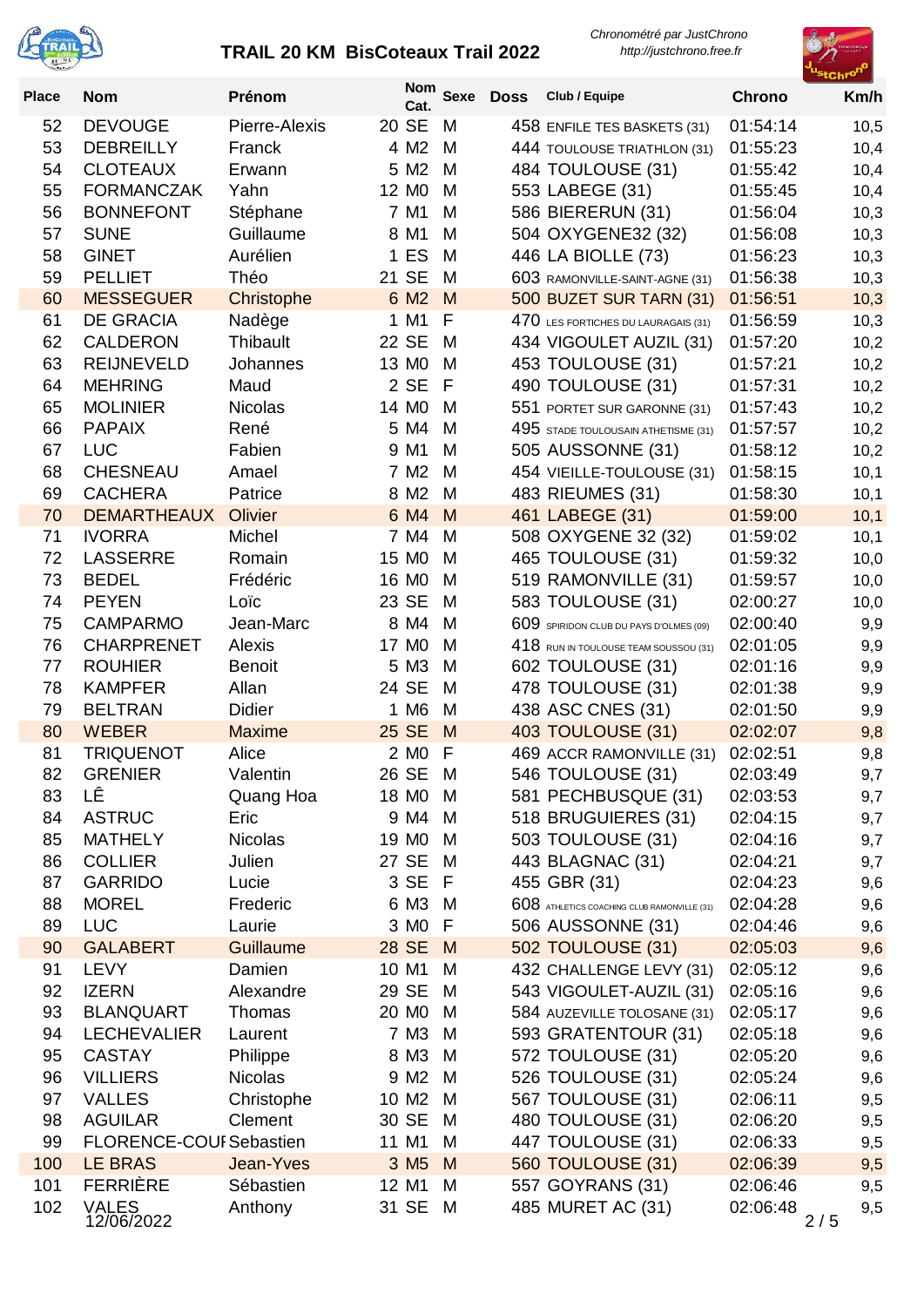



| <b>Place</b> | <b>Nom</b>                         | Prénom            | <b>Nom</b><br>Cat.       | <b>Sexe</b> | <b>Doss</b> | Club / Equipe                                 | <b>Chrono</b>        | Km/h       |
|--------------|------------------------------------|-------------------|--------------------------|-------------|-------------|-----------------------------------------------|----------------------|------------|
| 103          | <b>MANESENKOW</b>                  | Patrick           | 4 M <sub>5</sub>         | M           |             | 558 PINS-JUSTARET (31)                        | 02:06:57             | 9,5        |
| 104          | <b>CARBONNIER</b>                  | Gregory           | 21 M <sub>0</sub>        | M           |             | 566 MOUXY (73)                                | 02:07:06             | 9,4        |
| 105          | <b>FOURESTIER</b>                  | Hugo              | 32 SE                    | M           |             | 435 RAMONVILLE ST AGNE (31)                   | 02:07:09             | 9,4        |
| 106          | <b>MANIC</b>                       | Joel              | 5 M <sub>5</sub>         | M           |             | 545 MERLEVENEZ (56)                           | 02:07:26             | 9,4        |
| 107          | <b>GERVAIS</b>                     | Severine          | 2 M1                     | F           |             | 493 PAPY COACH (11)                           | 02:07:27             | 9,4        |
| 108          | <b>LEMERCIER</b>                   | Christophe        | 13 M1                    | M           |             | 422 DUATHLON LIEBHERR (31)                    | 02:07:36             | 9,4        |
| 109          | <b>ROUGÉ</b>                       | Sandrine          | $1$ M <sub>3</sub>       | F           |             | 554 PORTET ATHLETIC CLUB (31)                 | 02:07:42             | 9,4        |
| 110          | <b>HERNANDEZ</b>                   | <b>Nicolas</b>    | 22 M <sub>0</sub>        | M           |             | 606 ACCR (31)                                 | 02:08:12             | 9,4        |
| 111          | <b>GUILVARD</b>                    | Maxime            | 33 SE                    | M           |             | 459 LABEGE (31)                               | 02:08:21             | 9,4        |
| 112          | <b>SOUQUE</b>                      | Cyril             | 11 M2                    | M           |             | 460 FLOURENS (31)                             | 02:08:21             | 9,3        |
| 113          | <b>REZE</b>                        | <b>Nicolas</b>    | 14 M1                    | M           |             | 426 TOULOUSE (31)                             | 02:08:30             | 9,3        |
| 114          | <b>PERIE</b>                       | François          | 12 M <sub>2</sub>        | M           |             | 428 DEYME (31)                                | 02:08:56             | 9,3        |
| 115          | <b>LASCOUX</b>                     | Laurent           | 13 M <sub>2</sub>        | M           |             | 598 BALMA (31)                                | 02:10:05             | 9,2        |
| 116          | <b>GIUSTRANTI</b>                  | <b>Bruno</b>      | 10 M4                    | M           |             | 568 PECHBUSQUE (31)                           | 02:10:50             | 9,2        |
| 117          | <b>DENNEULIN</b>                   | Julien            | 15 M1                    | м           |             | 570 CLUB DATHLETISME DE CASTELGINEST (31)     | 02:11:08             | 9,2        |
| 118          | <b>CIRÉ</b>                        | Sébastien         | 23 M <sub>0</sub>        | м           |             | 511 PINS-JUSTARET (31)                        | 02:11:11             | 9,1        |
| 119          | <b>SERVOUSE</b>                    | Stephane          | 14 M <sub>2</sub>        | M           |             | 536 VIGOULET AUZIL (31)                       | 02:11:14             | 9,1        |
| 120          | <b>FABIE</b>                       | Franck            | 9 M3                     | M           |             | 441 CASTANET TOLOSAN (31)                     | 02:11:14             | 9,1        |
| 121<br>122   | <b>PUBELLIER</b><br>LE RUE         | Jean-Marc         | 2 M <sub>6</sub><br>3 M1 | M<br>F      |             | 456 CASTANET TOLOSAN (31)                     | 02:11:18             | 9,1        |
| 123          | <b>MENGUAL</b>                     | Marlène<br>Xavier | 10 M3                    | M           |             | 462 S/L ATHLE 632 TOURNEFEUILLE (31)          | 02:11:23<br>02:11:24 | 9,1        |
| 124          | <b>DUBOIS</b>                      | <b>Didier</b>     | 6 M <sub>5</sub>         | M           |             | 601 MONTGISCARD (31)<br>498 AUZIELLE (31)     | 02:11:29             | 9,1        |
| 125          | <b>LANTIN</b>                      | Benoît            | 16 M1                    | M           |             | 450 TOULOUSE (31)                             | 02:12:09             | 9,1<br>9,1 |
| 126          | <b>MOREAU</b>                      | Elsa              | 4 SE                     | F           |             | 579 RIT (31)                                  | 02:12:14             | 9,1        |
| 127          | <b>CHAUVEL</b>                     | Erwan             | 15 M2                    | M           |             | 534 RENNES (35)                               | 02:12:25             | 9,1        |
| 128          | <b>MORENO</b>                      | Sonia             | 5 SE                     | F           |             | 487 SA TOULOUSE UC (31)                       | 02:13:31             | 9,0        |
| 129          | <b>CAMER</b>                       | David             | 11 M3                    | M           |             | 452 TOULOUSE (31)                             | 02:14:17             | 8,9        |
| 130          | <b>BEAU</b>                        | Alexandre         | 12 M3                    | M           |             | 535 BEAUZELLE (31)                            | 02:14:34             | 8,9        |
| 131          | <b>PASCAL</b>                      | <b>Nicolas</b>    | 16 M <sub>2</sub>        | M           |             | 544 BEAUZELLE (31)                            | 02:14:35             | 8,9        |
| 132          | <b>ROLLAND</b>                     | Tristan           | 34 SE                    | M           |             | 533 AIGNES (31)                               | 02:15:02             | 8,9        |
| 133          | <b>HUCHET</b>                      | François          | 17 M1                    | M           |             | 414 PECHBUSQUE (31)                           | 02:15:16             | 8,9        |
| 134          | <b>LIMOGES</b>                     | Fabien            | 24 MO M                  |             |             | 548 RAMONVILLE ST AGNE (31)                   | 02:15:35             | 8,9        |
| 135          | <b>MIGNAVAL</b>                    | Frédéric          | 13 M3                    | M           |             | 550 VSOP MOZTEAM (31)                         | 02:15:55             | 8,8        |
| 136          | <b>ROYER</b>                       | Mickaël           | 18 M1                    | M           |             | 409 VILLENEUVE-TOLOSANE (31)                  | 02:16:18             | 8,8        |
| 137          | <b>NOUGUIER</b>                    | Vincent           | 19 M1                    | M           |             | 515 PECHABOU (31)                             | 02:17:07             | 8,8        |
| 138          | <b>POUZAC</b>                      | Patrick           | 14 M3                    | M           |             | 405 MONTGAILLARD LAURAGAIS (31)               | 02:17:37             | 8,7        |
| 139          | <b>ROCHE</b>                       | Anna              | 4 M <sub>0</sub>         | F           |             | 556 VIGOULET AUZIL (31)                       | 02:18:01             | 8,7        |
| 140          | <b>PICCO</b>                       | <b>Marc</b>       | 7 M <sub>5</sub>         | M           |             | 605 LACROIX FALGARDE (31)                     | 02:18:05             | 8,7        |
| 141          | <b>GEVRIN</b>                      | Marie             | 5 M <sub>0</sub>         | F           |             | 429 GOYRANS (31)                              | 02:18:25             | 8,7        |
| 142          | <b>GACHON</b>                      | Philippe          | 15 M <sub>3</sub>        | M           |             | 527 TOULOUSE (31)                             | 02:18:46             | 8,6        |
| 143          | <b>COUYBES</b>                     | <b>Thierry</b>    | 16 M3                    | M           |             | 585 AUZEVILLE TOLOSANE (31)                   | 02:18:52             | 8,6        |
| 144          | <b>MONTEIRO</b>                    | Victor            | 17 M <sub>3</sub>        | M           |             | 488 LAVERNOSE LACASSE (31)                    | 02:19:00             | 8,6        |
| 145          | <b>RIEU</b>                        | Paul              | 17 M <sub>2</sub>        | M           |             | 472 NAILLOUX (31)                             | 02:19:15             | 8,6        |
| 146          | <b>GIRARD</b>                      | Jean Marie        | 11 M4                    | M           |             | 491 DUATHLONLIEBHERR (31)                     | 02:19:42             | 8,6        |
| 147          | <b>AMBIAUD</b>                     | Eric              | 12 M4                    | M           |             | 417 COQUELI COURT (31)                        | 02:20:01             | 8,6        |
| 148          | <b>DOMENECH</b>                    | Luc               | 13 M4                    | M           |             | 574 BLAGNAC SC (31)                           | 02:20:16             | 8,6        |
| 149<br>150   | <b>LAGISQUET</b><br><b>BERSANS</b> | Laurence<br>Paul  | 2 M3<br>25 MO            | F<br>M      |             | 575 ASEAT (31)<br>457 AUZEVILLE-TOLOSANE (31) | 02:20:21<br>02:21:34 | 8,6<br>8,5 |
| 151          | GAYRAUD                            | Cyrille           | 26 M <sub>0</sub>        | M           |             | 411 CARBO'RUN (31)                            | 02:21:50             | 8,5        |
| 152          | <b>BRECHARD</b>                    | <b>Nicolas</b>    | 18 M <sub>2</sub>        | M           |             | 547 LACROIX FALGARDE (31)                     | 02:21:52             | 8,5        |
| 153          | <b>AUBOURG</b>                     | David             | 20 M1                    | M           |             | 481 PECHABOU (31)                             | 02:21:57             | 8,5        |
|              | 12/06/2022                         |                   |                          |             |             |                                               | 3/5                  |            |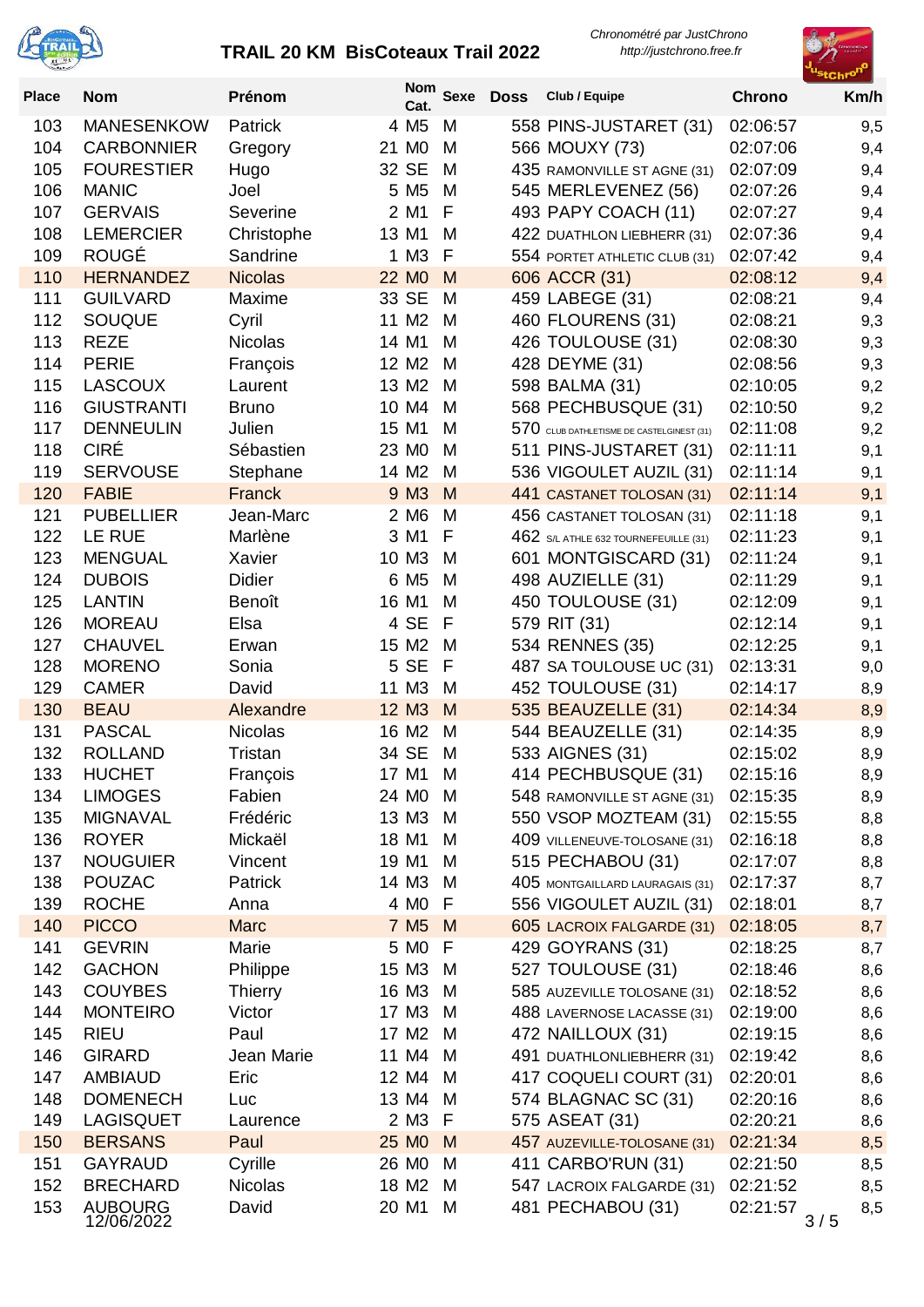



| <b>Place</b> | <b>Nom</b>                     | Prénom           | <b>Nom</b><br>Cat.                    | <b>Sexe</b> | <b>Doss</b> | Club / Equipe                                | <b>Chrono</b>        | Km/h       |
|--------------|--------------------------------|------------------|---------------------------------------|-------------|-------------|----------------------------------------------|----------------------|------------|
| 154          | <b>GARCIAS</b>                 | <b>Etienne</b>   | 21 M1                                 | M           |             | 408 SAINTE FOY D'AIGREFEUILLE (31)           | 02:22:26             | 8,4        |
| 155          | <b>MILAN</b>                   | Mathilde         | 6 SE                                  | F           |             | 463 TRIATHLON TOULOUSE METROPOLE (31)        | 02:22:29             | 8,4        |
| 156          | <b>MANCHO</b>                  | Jean-Luc         | 14 M4                                 | M           |             | 425 LIEBHERR DUATHLON / DDX BRUGUIERES (31)  | 02:22:34             | 8,4        |
| 157          | <b>ROULLIN</b>                 | <b>Benoit</b>    | 18 M3                                 | M           |             | 437 GANG BANG RUNNER (31)                    | 02:22:43             | 8,4        |
| 158          | <b>MADAMOUR</b>                | Davy             | 35 SE                                 | M           |             | 587 CASTANET TOLOSAN (31)                    | 02:22:44             | 8,4        |
| 159          | <b>SZYMANIAK</b>               | <b>Nicolas</b>   | 27 M <sub>0</sub>                     | M           |             | 440 REBIGUE (31)                             | 02:23:04             | 8,4        |
| 160          | <b>VERMERSCH</b>               | Félix            | 36 SE                                 | M           |             | 610 PLAISANCE DU TOUCH (31)                  | 02:23:12             | 8,4        |
| 161          | <b>PEREZ</b>                   | Lionel           | 19 M <sub>2</sub>                     | M           |             | 588 LAUNAGUET (31)                           | 02:24:42             | 8,3        |
| 162          | <b>TAUZIAC</b>                 | Fabien           | 28 MO                                 | M           |             | 590 POMPERTUZAT (31)                         | 02:25:12             | 8,3        |
| 163          | <b>POUZAC</b>                  | Karine           | 1 M2                                  | F           |             | 406 MONTGAILLARD LAURAGAIS (31)              | 02:25:23             | 8,3        |
| 164          | <b>SOUBRIE</b>                 | Thibault         | 29 M <sub>0</sub>                     | M           |             | 466 VIGOULET-AUZIL (31)                      | 02:26:56             | 8,2        |
| 165          | <b>JALADE</b>                  | Jérôme           | 22 M1                                 | M           |             | 416 VIGOULET AUZIL (31)                      | 02:26:56             | 8,2        |
| 166          | <b>PENCIOLELLI</b>             | Frank            | 15 M4                                 | M           |             | 577 TOULOUSE TRIATHLON (31)                  | 02:28:10             | 8,1        |
| 167          | <b>THANNBERGER</b>             | Christophe       | 20 M <sub>2</sub>                     | M           |             | 430 PECHBUSQUE (32)                          | 02:28:16             | 8,1        |
| 168          | <b>SAURET</b>                  | Katia            | 2 M <sub>2</sub>                      | F           |             | 477 PORTET ATHLETIC CLUB (31)                | 02:28:16             | 8,1        |
| 169          | <b>GALLAND</b>                 | Colette          | 1 M6                                  | F           |             | 540 TOURNEFEUILLE (31)                       | 02:28:17             | 8,1        |
| 170          | <b>PAQUETTE</b>                | Serge            | 21 M <sub>2</sub>                     | M           |             | <b>569 TOULOUSE (31)</b>                     | 02:28:18             | 8,1        |
| 171          | <b>ANGE</b>                    | David            | 19 M3                                 | M           |             | 482 TOULOUSE (31)                            | 02:28:20             | 8,1        |
| 172          | <b>MONTEIRO</b>                | Adrien           | 30 M <sub>0</sub>                     | M           |             | 516 PINS JUSTARET (31)                       | 02:28:46             | 8,1        |
| 173          | <b>FRAU</b>                    | Eduardo          | 23 M1                                 | M           |             | 517 VIGOULET-AUZIL (31)                      | 02:28:47             | 8,1        |
| 174          | <b>LAHOUSSINE</b>              | Ludovic          | 16 M4                                 | M           |             | 451 GBR (31)                                 | 02:29:51             | 8,0        |
| 175          | <b>FRICOU</b>                  | Jonathan         | 31 M <sub>0</sub>                     | M           |             | 415 VIGOULET-AUZIL (31)                      | 02:30:18             | 8,0        |
| 176          | <b>GALLAND</b>                 | Jean Francois    | 3 M <sub>6</sub>                      | M           |             | 541 TOURNEFEUILLE (31)                       | 02:30:19             | 8,0        |
| 177          | <b>GOND</b><br><b>HERMET</b>   | Mathieu          | 32 M <sub>0</sub>                     | M           |             | 427 RAMONVILLE SAINT AGNE (31)               | 02:31:30             | 7,9        |
| 178<br>179   | <b>GERVAIS</b>                 | Arnaud<br>Michel | 22 M <sub>2</sub><br>8 M <sub>5</sub> | M<br>M      |             | 561 ASPF GAILLAC (31)<br>537 PECHBUSQUE (31) | 02:31:44<br>02:31:44 | 7,9        |
| 180          | <b>PRUNET</b>                  | Jessica          | 4 M1                                  | F           |             | 582 VTT EN COEUR DE GARONNE (31)             | 02:32:13             | 7,9<br>7,9 |
| 181          | <b>LEANDRI</b>                 | Don Xavier       | 24 M1                                 | M           |             | 401 TOULOUSE (31)                            | 02:33:30             | 7,8        |
| 182          | <b>BESSIERE</b>                | Sylvain          | 25 M1                                 | M           |             | 604 DUATHLON LIEBHERR (31)                   | 02:33:45             | 7,8        |
| 183          | <b>MILLE</b>                   | Jean-François    | 20 M3                                 | M           |             | 476 TOULOUSE (31)                            | 02:33:45             | 7,8        |
| 184          | <b>BENAGLIA</b>                | Patrice          | 17 M4                                 | M           |             | 475 PIN BALMA (31)                           | 02:33:45             | 7,8        |
| 185          | <b>BASSI</b>                   | Jean             | 21 M3 M                               |             |             | 412 AUCAMVILLE (31)                          | 02:35:12             | 7,7        |
| 186          | <b>PANNETIER</b>               | Stéphane         | 26 M1                                 | M           |             | 439 TOULOUSE (31)                            | 02:36:35             | 7,7        |
| 187          | <b>TRAN</b>                    | Maxime           | 37 SE                                 | M           |             | 565 PORTET (31)                              | 02:37:35             | 7,6        |
| 188          | <b>GIRARD</b>                  | Sandrine         | 3 M3 F                                |             |             | 489 ASEAT (31)                               | 02:37:47             | 7,6        |
| 189          | <b>MESNIER</b>                 | Clémence         | 7 SE                                  | - F         |             | 532 TOULOUSE (31)                            | 02:38:15             | 7,6        |
| 190          | <b>BREGEON</b>                 | Carole-Anne      | 8 SE F                                |             |             | 531 PAC (31)                                 | 02:38:15             | 7,6        |
| 191          | <b>MAURICI</b>                 | Zoé              | 9 SE                                  | - F         |             | 402 MOIRANS (31)                             | 02:41:04             | 7,5        |
| 192          | <b>TURCO</b>                   | Christophe       | 27 M1                                 | M           |             | 542 MAZERES COURSE PEDESTRE (09)             | 02:42:28             | 7,4        |
| 193          | <b>MAILLARD</b>                | Franck           | 28 M1                                 | M           |             | 521 PECHBUSQUE (31)                          | 02:47:16             | 7,2        |
| 194          | <b>MAILLARD</b>                | Estelle          | 10 SE                                 | - F         |             | 522 PECHBUSQUE (31)                          | 02:47:25             | 7,2        |
| 195          | <b>COQUART</b>                 | Dominique        | 1 M7                                  | M           |             | 539 VILLENEUVE-TOLOSANE (31)                 | 02:53:05             | 6,9        |
| 196          | <b>CLAVEAU</b>                 | David            | 23 M <sub>2</sub>                     | M           |             | 421 S/L ATHLE 632 FONSORBES (31)             | 02:54:47             | 6,9        |
| 197          | <b>CLAVEAU</b>                 | Louna            | 1 ES                                  | - F         |             | 420 FONTENILLES (31)                         | 02:54:47             | 6,9        |
| 198          | <b>LAVOCAT</b>                 | Michel           | 2 M7                                  | M           |             | 467 MADAGASCAR ENERGIE (31)                  | 02:54:48             | 6,9        |
| <b>NC</b>    | <b>ADELINE</b>                 | <b>Thierry</b>   | M <sub>5</sub>                        | M           |             | 464 TRIATHLON TOULOUSE METROPOLE (31)        | 00:00:00             |            |
| <b>NC</b>    | <b>BONNET</b>                  | Jean-Paul        | M <sub>5</sub>                        | M           |             | 410 LES SEMELLES DE PLOMB (31)               | 00:00:00             |            |
| <b>NC</b>    | <b>BRISÉ</b>                   | Florian          | M <sub>0</sub>                        | M           |             | 471 LE NEANT (31)                            | 00:00:00             |            |
| <b>NC</b>    | <b>BROYER</b>                  | Philippe         | M <sub>3</sub>                        | M           |             | 407 FOULEES32/LAS GROULOS LONGAGNOS/ACA (32) | 00:00:00             |            |
| <b>NC</b>    | <b>CALMEL</b>                  | <b>Benoit</b>    | M <sub>0</sub>                        | M           |             | 449 LA SALVETAT SAINT GILLES (31)            | 00:00:00             |            |
| <b>NC</b>    | <b>CHEVALIER</b><br>12/06/2022 | Matthieu         | M <sub>1</sub>                        | M           |             | 552 TUC TRI (31)                             | 00:00:00             | 4/5        |